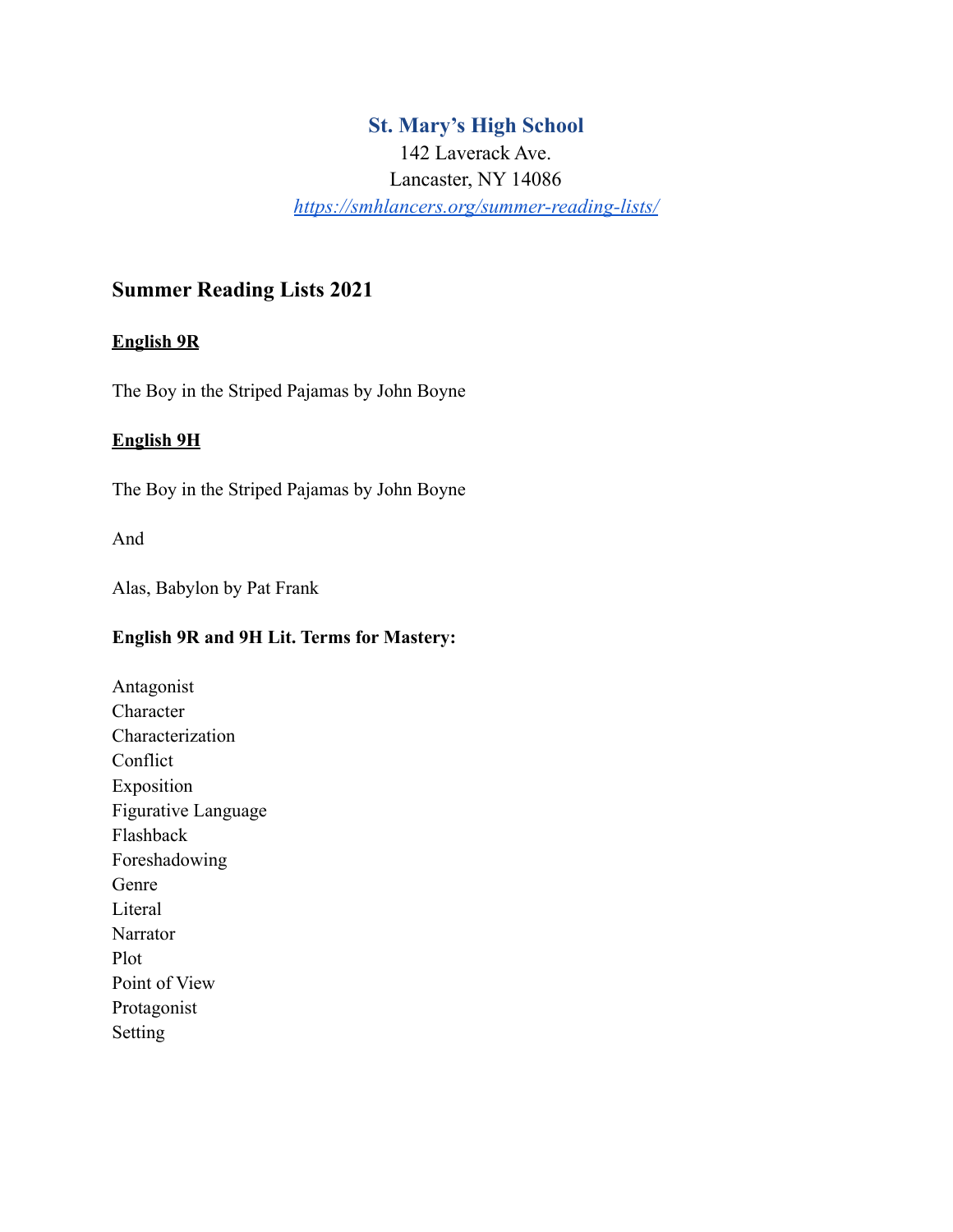## **English 10R**

Looking for Alaska by John Green

### **English 10H**

Looking for Alaska by John Green

And

Death of a Salesman by Arthur Miller

#### **English 10R and 10H Lit. Terms for Mastery:**

English 9 Terms AND…

Alliteration Allusion Assonance Consonance Dialogue Hyperbole Imagery Metaphor Oxymoron Personification Simile Sonnet Symbol Symbolism Theme

## **English 11R**

A Raisin in the Sun by Lorraine Hansberry

## **English 11R Terms for Mastery:**

English 9&10 Terms AND…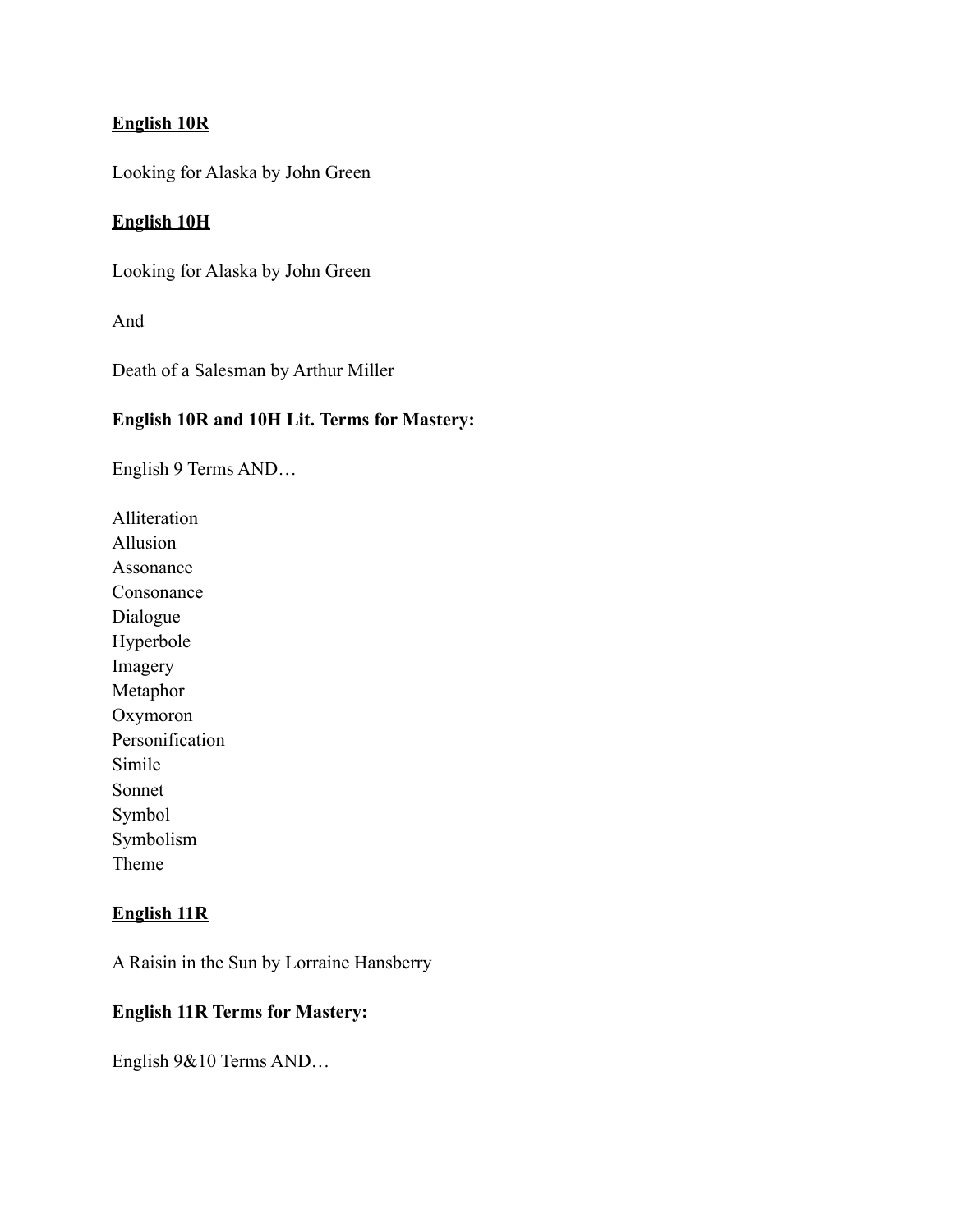Connotation Couplet Denotation Epitaph Foil Irony Monologue Mood Motif Parallelism Shift Soliloquy Style Syntax Tone

## **AP Lang.**

On Writing by Stephen King

And

Just Mercy by Bryan Stevenson *(Students will need a copy of this book in class during the months of September and October)*

## **AP Lang. Rhetorical Devices for Mastery:**

Allusion Anaphora Antecedent Anecdote Asyndeton Chiasmus Connotation Denotation Diction Ellipsis Ethos Euphemism Figurative Language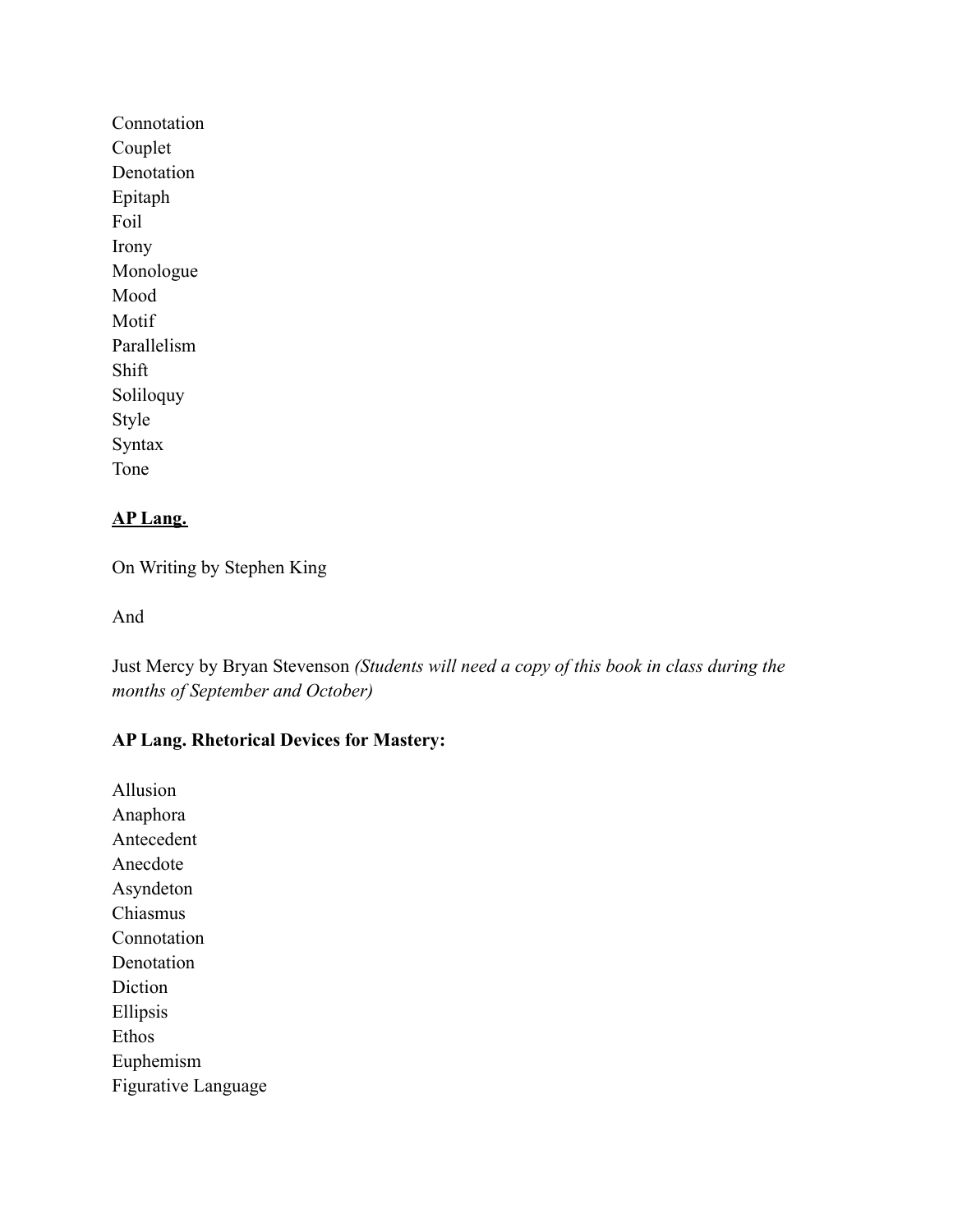Irony Jargon Juxtaposition Logos Loose (Cumulative) Sentences Metaphor Metonymy Paradox Parallelism (Parallel Structure) Parenthetical Idea Pathos Polysyndeton Rhetoric Rhetorical Question Satire Shift Synecdoche Syntax Thesis Tone Understatement Vernacular

#### **English 12R**

Fahrenheit 451 by Ray Bradbury

### **English 12R Literary Terms for Mastery:**

All terms from English 9R, 10R and 11R

#### **AP Lit.**

Life of Pi by Yann Martel

And

The Curious Incident of the Dog in the Nighttime by Mark Haddon